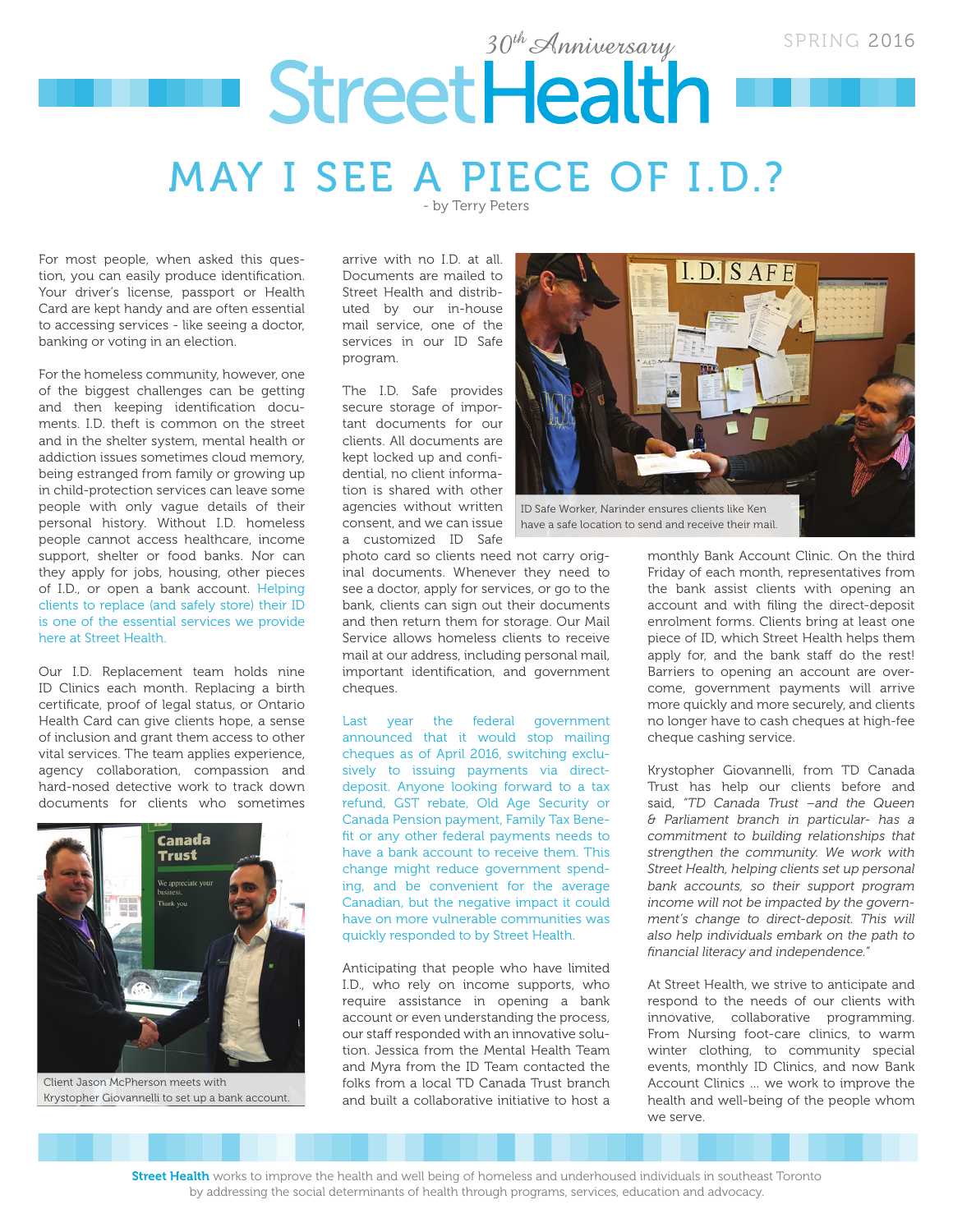## MESSAGE FROM THE **EXECUTIVE DIRECTOR**

2016 marks Street Health's 30th Anniversary. Street Health was one of the first agencies to identify that the health needs of Toronto's homeless community were being ignored and brought public attention to the gap in health services. From the passion and vision of four volunteer nurses in 1986, the organization has grown, while remaining true to our core values. We respond to the needs of the community, focus on the health and well-being of clients, share our knowledge, and address systemic issues such as homelessness and poverty. We are committed to this work and ensuring our services are nonjudgmental, caring, friendly, approachable and respectful.

Every season brings challenging conditions for people who live on the street or are under housed in situations that lack security and a sense of community. During this winter's cold, dark months, many Street Health supporters stepped up to help those facing the complex issues that lead to homelessness.

Every week, donors who "want to provide a bit of help" arrived at Street Health with personal care items (toothpaste, toothbrushes, body lotion, soap, lip balm and personal hygiene products). They ensured that Street Health could provide the essentials needed by clients who survive on a limited income.

Dry socks are in high demand both at Street Health's front desk and for those who attend the Nursing foot care clinics. Donations of new socks arrived from local church groups, and from an individual who received some support from a Street Health program and wanted to help other clients. A large donation was also received from the Just Socks Foundation, which works with 26 community partners to distribute McGregor socks.

Donations of new as well as freshly-laundered, gently-used items come to Street Health from many thoughtful donors, including:

- some friends now residing in Seoul, Korea, who told us, "… as fellow Torontonians, we hope these scarves will keep someone warm on those cold Canadian days and nights."
- a local handmade textile artist;
- Gareth, who organized a coat drive and asked his 9th birthday guests to make a donation to Street Health instead of a birthday present: *"I felt really sad when I saw a man sleeping on the street. I want to do something to help and I hope other people will too!"*



Support also came from community groups like Liberty Village Cares, which organized a clothing drive, and the St. Lawrence Dinner Club, which designated its annual club donation to Street Health.

Winter events provide people who are living on the streets, in shelters, and in rooming houses with a welcome opportunity to receive some care and compassion. In December, employees from our generous corporate supporter Janssen, a subsidiary of Johnson & Johnson, organized and served a wonderful holiday lunch which was enjoyed by 400 clients. In February, the Tzu Chi Foundation, hosted a hot lunch for 300 clients and provided each attendee with a personal care package which included a blanket, hat and gloves. The Tzu Chi Foundation also contributed a month's worth of nursing supplies to ensure that Street Health's

community clinics would be well stocked during this time of high need; the Foundation has been a regular supporter of Street Health for several years and their volunteers bring a generous and kind approach to serving the community.

At the start of the new year, Engage and Change, a charity that gives companies opportunities to assist on the alleviation of poverty, rallied their corporate partners to provide Street Health with Winter Survival kits which included much-needed sleeping bags.

Each donor helps Street Health make a statement about the importance of providing respectful and non-judgmental support. Donations are vital to the care we offer and

come in many forms including:

• the donor who designated Street Health as her charity of choice to receive an honorarium for a speaking

event.

#### HAVE YOU EVER CONSIDERED MAKING A BEQUEST TO STREET HEALTH?

Including Street Health as a beneficiary in your will is a wonderful way to create a legacy of your support to ensure homeless and under housed individuals have access to health care and support. If you would like more information about making a planned gift please contact Cathy Callaghan, Development and Fundraising Manager, (416) 921-8668, x 229 or cathy@streethealth.ca.

### "SAVE ONE LIFE, YOU'RE A HERO. SAVE 100 LIVES, YOU'RE A NURSE."

• joining Street Health as a monthly donor. *"I work downtown and see homeless people trying to live on the street every day. It is truly heartbreaking, and I felt quite powerless, personally, to do anything to help,"* states donor Cheryl Litwack. *"I realized that I really wanted to be a regular supporter of Street Health's great work, so I decided to change from being an occasional donor to a monthly donor. I know it's one of the best ways that I can ensure people have the support they need to improve their health and wellbeing."* 

Street Health's contributors are a compassionate and caring group. You are our stars, who work with and beside Street Health to support homeless and under housed individuals in our community. A huge thank you to everyone who is helping Street Health make a difference! We couldn't do what we do without you!

## STREET HEALTH SUPPORTERS AROUND THE BLOCK AND AROUND THE WORLD!



make a donation to Street Health. Clinical Manager Joyce and Office Manager Terry received the donation drop off.



Tzu Chi Foundation served a hot lunch and provided care packages to 300 clients.



Just Socks provided 1,000 pairs of warm socks for Street Health clients.

Supporters from as far away as Seoul, Korea sent winter warmth items for clients. Executive Director Kapri, and Frontline workers Richard and Grace, get items ready for distribution to clients.

Street Health is closer to becoming wheel chair accessible. In February, Toronto's Committee of Adjustment approved our application for a minor variance change. The next step is to obtain building permits

and then construction on the Coach House will begin! We want to thank Lawyer David Bronskill, whose excellent pro bono representation supported our application. We also want to thank our funding partners the Ontario Trillium Foundation, the Echo Foundation and the Toronto Central LHIN. We remain optimistic that this project will be completed in 2016 so watch for more updates coming soon!

We are now one year into our three year Strategic Plan (2015-2018). Board and Staff recently met to review our progress and ensure we are keeping on track.

#### The directions and priorities of this plan are to:

- Strengthen Street Health's unique program and services
- Engage effectively in advocacy
- Facilitate meaningful community representation

#### Working toward these priorities in 2015/16 we have:

- Evaluated the Harm Reduction Peer Program - watch for details on this work in the Fall newsletter,
- Developed a 3 year Advocacy work plan and strategy
- Developed 30th anniversary activities for 2016

#### We will continue to:

- Broaden Street Health's accessibility, scope and reach to be responsive to client needs
- Identify and pursue new partnership opportunities
- Enhance our staff capacity to provide integrated and culturally relevant services
- Build our agency membership and engagement
- Update Street Health's Vision, Mission and Values

This Strategic Plan is a living and breathing reality for our Board and Staff. It will continue to shape the organization in the weeks and months ahead.

*Do you have stories, memories and photos from Street Health's first 30 years? Please share your memories with us at info@ streethealth.ca to help us recognize the past, and pave the way for the next 30 years!*

Just one year ago, Street Health's Board of Directors committed to pilot-testing a Nurse Practitioner (NP) position. NP's have an advanced nursing degree, with extra training and experience which enables them to conduct health screening, order tests, diagnose and prescribe medication. For the underserved and often stigmatized clients of Street Health, this increased level of care enables acute and chronically ill individuals to receive a more holistic approach to their healthcare needs.

Street Health clients often face complex and daunting barriers to healthcare;

- many don't have a family physician, or the relationship they have with a doctor lacks honesty and trust,
- many have been unable to comply with past healthcare recommendations

#### - Anonymous

which puts an additional strain on their relationship with primary providers, • compounded mental and physical health issues mean they may lack the ability to articulate their challenges and

- needs, • some may receive care for their most urgent issue without underlying problems receiving treatment
- time, distance and poverty also impede their ability to find and maintain adequate healthcare

*"Our commitment to providing equitable access, in a nonjudgmental environment, means that we support clients with health issues that generally go untreated,"*  says Nurse Practitioner Jessica Hales. *"Street Health has developed a care model which is based on using the right provider at the right time to meet a client's needs. This means I'm seeing many clients with complex issues, and helping them progress in their health management and recovery."*

One example is Joe\* who is 55 yearsold and spent several years on the street before securing a space in a local rooming house. Joe had a physician who diagnosed his diabetes, but had not seen him for more than two years. This lack of care had pushed Joe's blood sugar to extreme levels which could have lead to serious complications. *"We helped Joe stabilize his condition with the correct medicine which he picks up from us each week. I've also been able to liaise with his physician, helping to articulate his challenges and needs,"* states Jessica. "*His doctor knows we are here helping and they have reconnected. Joe has gained more stability and is now at a point that he is starting to think about his eating, exercise and substance use concerns."* Nurses are often the key in building a client's trust and starting to work together on issues.

*"We have seen the whole nursing team become more empowered through the addition of the NP,"* observes Joyce Rankin, Clinical Manager. "*As we move into year two, we are going to continue working toward the best practice of health providers and support workers working as a team to help homeless and under housed individuals take steps toward better health and wellbeing."*

\* Client's name has been changed to maintain his privacy.